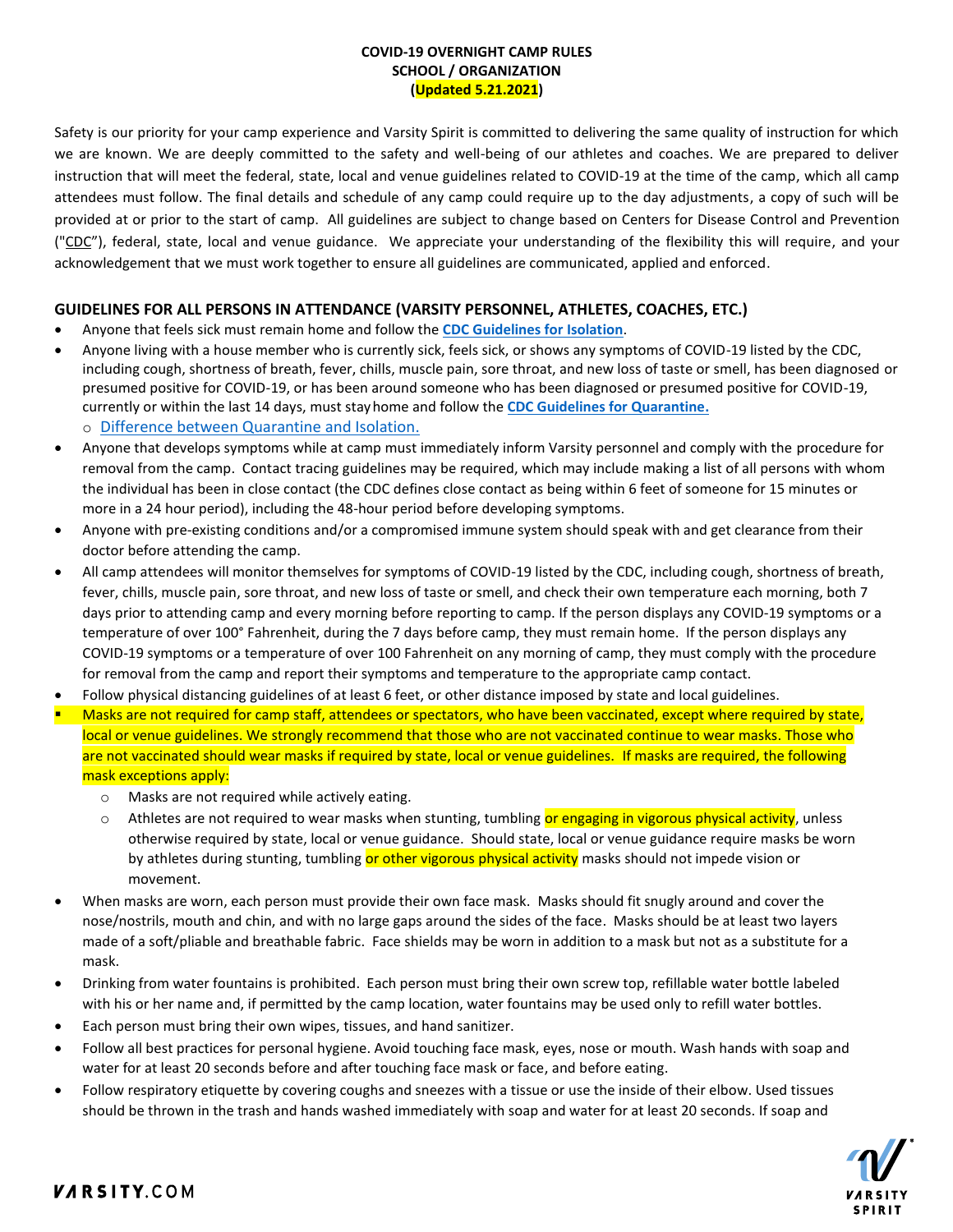water are not readily available, hand sanitizer that contains at least 60% alcohol can be used.

- Each person should not touch anyone else's belongings, including but not limited to common items such as soap, towels, bedding, food, beverages, signs, megaphones, etc., unless properly disinfected in between use in accordance with EPA standards.
- Camp check-in and check-out will be arranged such that camp attendees can move into their hotel/dormitory while still following social distancing guidelines.
- Visitors will be allowed at locations that don't expressly prohibit it and where capacity allows.

### **GUIDELINES FOR SCHOOL / ORGANIZATION**

- Coach/Advisor must be present at all times during camp and available to assist Varsity Spirit and camp location staff with the enforcement of the established rules, including recognizing when a camp attendee should be removed from camp for signs/symptoms or violation of rules. Coaches/advisors are solely responsible for monitoring their athletes and ensuring that the athletes comply with the guidance set forth herein, any guidance established by the camp location, and any additional rules established by the school/organization.
- It is the School/Organization's sole responsibility to ensure its compliance with all county/city/state orders applicable to the Organization, including but not limited to health, safety and distancing requirements and travel restrictions.
- Stunting/lifting or other physical contact should be performed only if physical contact is not prohibited by state and local orders and all protocols for close contact are followed. If stunting/lifting or other close contact activities are not prohibited by state and local orders, the interaction among stunting/lifting groups should be limited and each athlete should sanitize their hands after each session.
- Ensure that the School/Organization has provided a copy of these guidelines, and any and all guidelines received from the camp location, to all athletes, coaches and any other approved camp attendee who will be present as a part of the Varsity Spirit Camp Rules. If any modifications or supplements are made to the guidelines prior to the start of camp, the school/organization will follow the guidance set forth therein and will provide a copy of the updated guidance to each camp attendee.
- Educate athletes, coaches, advisors, school/organization staff, and any other approved camp attendee that will be present at the camp about COVID-19, how it spreads (including through persons who are asymptomatic), all symptoms of COVID-19, proper hygiene (e.g., avoiding touching face, vigorous washing of hands etc.), and the importance of social distancing (e.g., prohibition on unnecessary touching and in the alternative utilization of air hugs, air high fives, etc.).
- Prepare a communication/action plan for communicating to parents/guardians, and local health care providers, and those who have been in close contact with an exposed individual (the CDC defines close contact as being within 6 feet of someone for a period of 15 minutes or more) in the event a camp attendee displays symptoms of or tests positive for COVID-19. Such plan shall include a plan for transporting sick camp attendees to a healthcare facility in the case of an emergency, and shall be in accordance with state and local laws and regulations while maintaining confidentiality in accordance with the Americans with Disabilities Act.
- To the extent possible, camp attendees and staff should be separated into groups or cohorts that remain consistent over the camp session, with no or minimal mixing between groups or cohorts. Meal breaks, use of showers and restrooms and other camp-related activities should be staggered among the groups/cohorts and camp attendees should be instructed to sit with or near the same individuals/group at each meal and/or in the same seat if possible. If camp attendees traveled from a non-local geographic area, all camp attendees from such geographic area should be placed in the same group/cohort and kept separated from the other groups/cohorts.
- Each School/Organization should bring their own thermal scan thermometer for team use or each individual should bring their own personal thermometer.

#### **GUIDELINES FOR ATHLETES**

- These COVID-19 Camp Rules are, where applicable to athletes and coaches, incorporated into the Varsity Spirit Camp Rules.
- Personal bags should be stored in an area at least 6 feet away from athletes and the bags spaced at least 6 feet apart from each other.
- For camp attendees not driving themselves, only drop off and pick up may be permitted at certain locations. Parents/guardians picking up or dropping off camp attendees at certain locations must remain outside or in their vehicles unless other drop-off/pickup directions are expressly permitted.
- Camp attendees should refrain from visiting areas of the camp location that are not being used as part of the camp.

### **GUIDELINES FOR VARSITY SPIRIT STAFF / PERSONNEL**

- Staff will be educated on the COVID-19 Camp Rules as well as guidelines applicable to or mandated by the camp location, as provided by the camp location.
- Staff will be prepared to instruct in shifts if space is not conducive to social distancing rules.